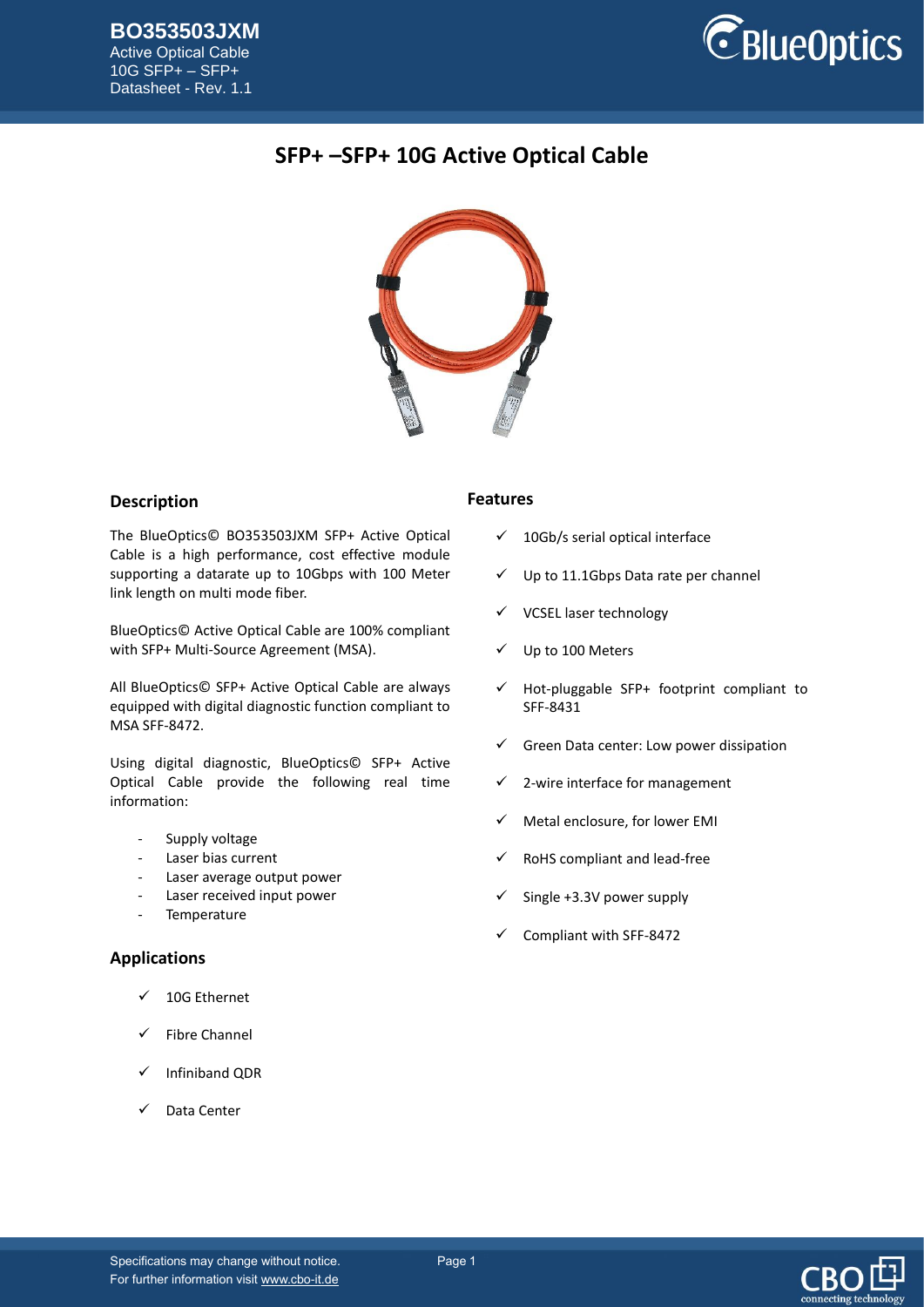Active Optical Cable 10G SFP+ – SFP+ Datasheet - Rev. 1.1



#### **Warnings**

**Handling Precautions:** This device is susceptible to damage as a result of electrostatic discharge (ESD). A static free environment is highly recommended.

**Laser Safety:** Even small radiation emitted by laser devices can be dangerous to human eyes and lead to permanent eye injuries. Be sure to avoid eye contact with direct or indirect radiation.

#### **Warranty**

Every BlueOptics© Active Optical Cable comes with a 5 year replacement warranty and lifetime support.

For a warranty inquiry, please contact your CBO sales representative.

This warranty only covers the first user of the equipment.

#### **Important Notice**

Performance figures, data and any illustrative material provided in this data sheet are typical and must be specifically confirmed in writing by CBO before they become applicable to any particular order or contract. In accordance with the CBO policy of continuous improvement specifications may change without notice.

The publication of information in this data sheet does not imply freedom from patent or other protective rights of CBO or others.

Further details are available from any CBO sales representative.

#### **Installation**

Before installation attach an ESD-preventive wrist to ensure not to damage the Active Optical Cable or hardware.

BlueOptics© BO353503JXM can be installed in any Small Form Factor Pluggable+ (SFP+) port. You can install the BO353503JXM regardless if the system is powered on or off, because it is hot-swappable.

Insert both ends of the Active Optical Cable into the SFP+ ports.

You can now use your connection.

# **Order Information**

| Part No.      | Length    | <b>DDM</b> |
|---------------|-----------|------------|
| BO353503J1M   | 1 Meter   |            |
| BO353503J3M   | 3 Meter   |            |
| BO353503J5M   | 5 Meter   |            |
| BO353503J10M  | 10 Meter  |            |
| BO353503J20M  | 20 Meter  |            |
| BO353503J30M  | 30 Meter  |            |
| BO353503J50M  | 50 Meter  |            |
| BO353503J100M | 100 Meter |            |

### **Regulatory Compliance**

| <b>Feature</b>     | <b>Standard</b>                | Co.     |  |
|--------------------|--------------------------------|---------|--|
| Electrostatic      | - IEC/EN 61000-4- 2            | ✓       |  |
| Discharge (ESD)    |                                |         |  |
| Electromagnetic    | - FCC Part 15 Class B EN 55022 |         |  |
| Interference (EMI) | - Class B (CISPR 22A)          |         |  |
| Laser Eye Safety   | - FDA 21CFR 1040.10, 1040.11   | Class 1 |  |
|                    | - IEC/EN 60825-1.2             |         |  |
| Component          |                                |         |  |
| Recognition        | - IEC/EN 60950, UL             |         |  |
| <b>RoHS</b>        | - 2002/95/EC                   |         |  |
| <b>EMC</b>         | - EN61000-3                    |         |  |

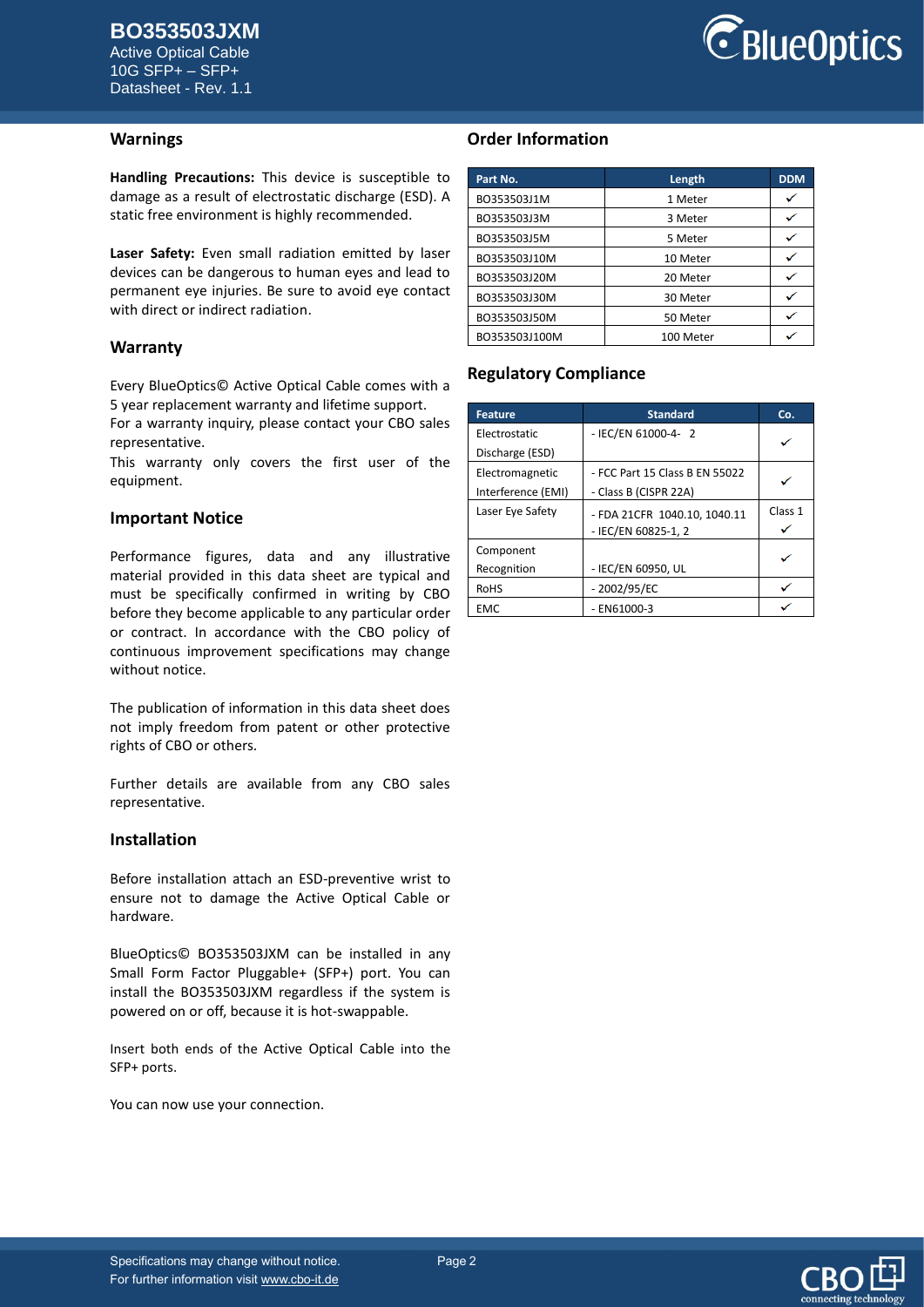

# **1. Absolute Maximum Ratings**

| Parameter                       | Svmbol | Min. | Tvp. | Max. | Unit |
|---------------------------------|--------|------|------|------|------|
| Storage Temperature             |        | -40  |      |      | ം ഉ  |
| <b>Storage Ambient Humidity</b> |        |      |      | ۵r   | %    |

### **2. Recommended Operating Conditions**

| Parameter                    | <b>Symbol</b>    | Min.  | Typ. | Max. | Unit | <b>Note</b>          |
|------------------------------|------------------|-------|------|------|------|----------------------|
|                              |                  | 0     |      | 70   |      | BO353503JXM          |
| Case Operating Temperature   | Tcase            | $-10$ |      | 80   | ºC   | <b>BO353503JXMEX</b> |
|                              |                  | -40   |      | 85   |      | BO353503JXMIN        |
| <b>Ambient Humidity</b>      | НA               |       |      | 70   | %    |                      |
| <b>Transmission Distance</b> |                  |       |      | 100  | M    |                      |
| Coupled Fiber                | Multi mode fiber |       |      |      |      | $50/125 \mu m$ MMF   |

# **3. Electrical Interface Characteristics**

| Parameter                            | <b>Symbol</b> | Min.   | Typ. | Max. | <b>Unit</b> | <b>Note</b> |
|--------------------------------------|---------------|--------|------|------|-------------|-------------|
| Power Supply Voltage                 | <b>Vcc</b>    | 3.14   | 3.3  | 3.6  | v           |             |
| Signal Input Voltage                 | lcc           |        |      | 450  | mA          |             |
| <b>Transmitter</b>                   |               |        |      |      |             |             |
| Input differential impedance         | Rin           |        | 100  |      | Ω           |             |
| Differential data input swing        | Vin, pp       |        | 1000 |      | mV          |             |
| Single ended input voltage tolerance | VinT          | $-0.3$ |      | 4.0  | v           |             |
| <b>Receiver</b>                      |               |        |      |      |             |             |
| Differential data output swing       | Vout,pp       | 300    |      | 800  | mV          |             |
| Single-ended output voltage          |               | $-0.3$ |      | 4.0  | v           |             |

#### **Notes:**

1. AC coupled internally.

2. AC coupled with 100Ω differential termination.

### **4. High-speed Electrical Characteristics per Lane**

| <b>Parameter</b>                       | <b>Symbol</b> | Min. | Typ. | Max. | <b>Unit</b> | <b>Note</b>       |
|----------------------------------------|---------------|------|------|------|-------------|-------------------|
| Reference Differential Input Impedance | Zd            |      | 100  |      | Ω           |                   |
| Input AC Common Mode Voltage           |               |      |      | 15   | mV          |                   |
| <b>Termination Mismatch</b>            | ΔZM           |      |      | 5    | %           |                   |
|                                        | SDD11         |      |      |      |             | $0.01 - 4.1$ GHz  |
| Differential Input Return Loss         |               |      |      |      |             | $4.1 - 11.1$ GHz  |
|                                        |               |      |      |      |             |                   |
| Differential to Common Mode Loss       | SDD11         |      |      |      |             | $0.01 - 11.1$ GHz |
|                                        |               |      |      |      |             |                   |
| Jitter Tolerance (Total)               | TJ            |      |      | 0.40 | UI          |                   |
| Jitter Tolerance (Deterministic)       | D.            |      |      | 0.15 | UI          |                   |

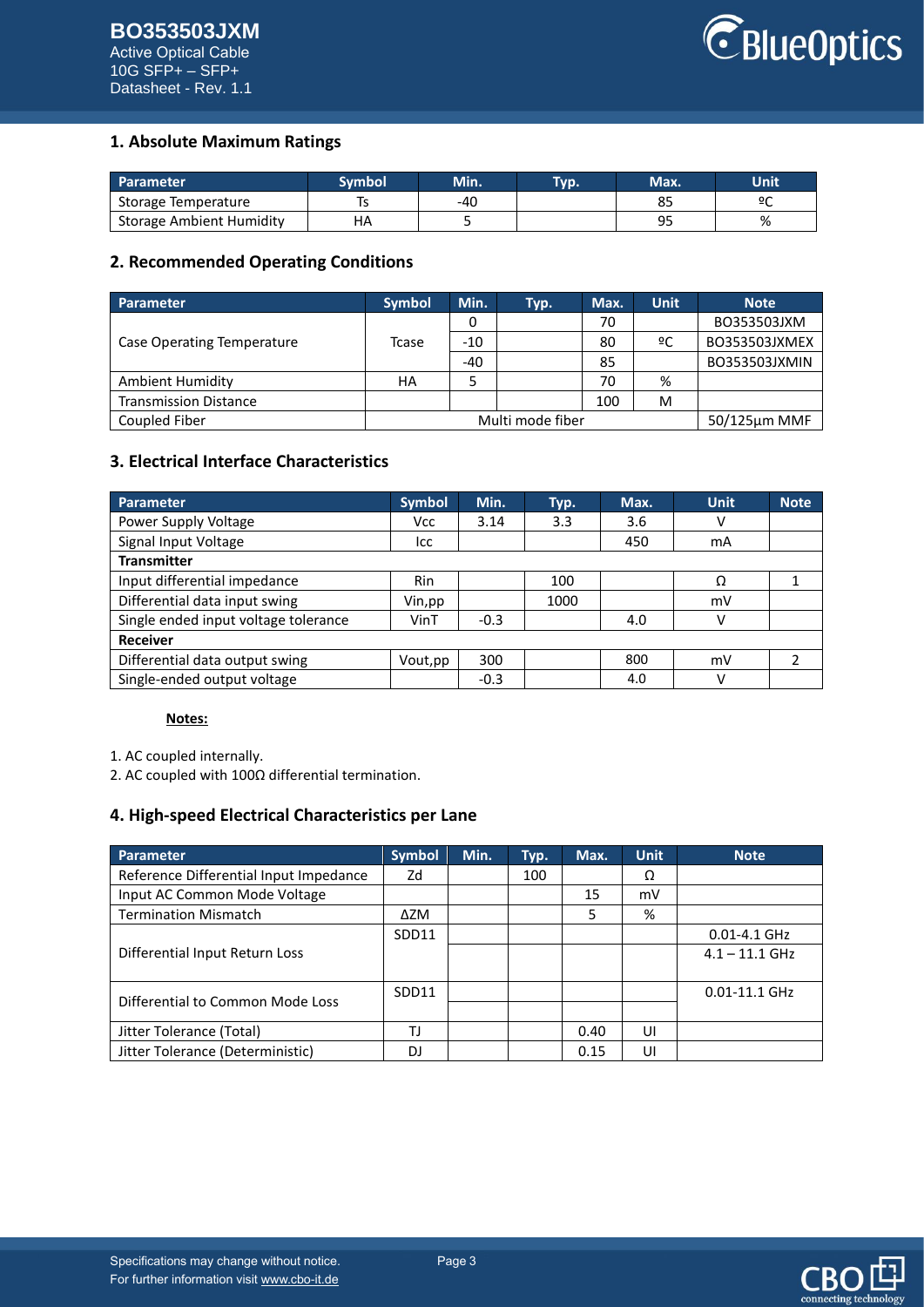# **5. Maximum Transmitter Input and Receiver Output Differential Return Loss**

| Parameter                              | <b>Symbol</b>     | Min. | Typ. | Max. | <b>Unit</b> | <b>Note</b>      |
|----------------------------------------|-------------------|------|------|------|-------------|------------------|
| Reference Differential Input Impedance | Zd                |      | 100  |      | Ω           |                  |
| Input AC Common Mode Voltage           |                   |      |      | 15   | mV          |                  |
| <b>Termination Mismatch</b>            | ΔZM               |      |      | 5    | %           |                  |
| Differential Input Return Loss         | SDD <sub>22</sub> |      |      |      |             | $0.01 - 4.1$ GHz |
|                                        |                   |      |      |      |             | $4.1 - 11.1$ GHz |
|                                        |                   |      |      |      |             |                  |
| Differential to Common Mode Loss       | SDD <sub>22</sub> |      |      |      |             | 0.01-2.5 GHz     |
|                                        |                   |      |      |      |             | 2.5-11.1 GHz     |
| Output Rise and Fall time (20% to 80%) | tRH, tFH          | 24   |      |      |             |                  |
| Deterministic Jitter                   | <b>DJOUT</b>      |      |      | 0.38 | UI          |                  |
| <b>Total Jitter</b>                    | <b>TJOUT</b>      |      |      | 0.64 | U           |                  |

# **6. SFP+ to Host Connector Pin Out**

| Pin            | <b>Symbol</b> | <b>Name / Description</b>                                        |                |
|----------------|---------------|------------------------------------------------------------------|----------------|
| $\mathbf{1}$   | <b>GND</b>    | Transmitter Ground (Common with Receiver Ground)                 | 1              |
| $\overline{2}$ | Tx2n          | Transmitter Inverted Data Input                                  |                |
| 3              | Tx2p          | Transmitter Non-Inverted Data output                             |                |
| $\overline{4}$ | GND           | Transmitter Ground (Common with Receiver Ground)                 | $\mathbf{1}$   |
| 5              | Tx4n          | Transmitter Inverted Data Input                                  |                |
| 6              | Tx4p          | Transmitter Non-Inverted Data output                             |                |
| $\overline{7}$ | GND           | Transmitter Ground (Common with Receiver Ground)                 | $\mathbf{1}$   |
| 8              | ModSelL       | Module Select                                                    |                |
| 9              | ResetL        | Module Reset                                                     |                |
| 10             | <b>VccRx</b>  | 3.3V Power Supply Receiver                                       | $\overline{2}$ |
| 11             | SCL           | 2-Wire serial Interface Clock                                    |                |
| 12             | <b>SDA</b>    | 2-Wire serial Interface Data                                     |                |
| 13             | <b>GND</b>    | Transmitter Ground (Common with Receiver Ground)                 |                |
| 14             | Rx3p          | Receiver Non-Inverted Data Output                                |                |
| 15             | Rx3n          | Receiver Inverted Data Output                                    |                |
| 16             | GND           | Transmitter Ground (Common with Receiver Ground)                 | 1              |
| 17             | Rx1p          | Receiver Non-Inverted Data Output                                |                |
| 18             | Rx1n          | Receiver Inverted Data Output                                    |                |
| 19             | GND           | Transmitter Ground (Common with Receiver Ground)                 | 1              |
| 20             | GND           | Transmitter Ground (Common with Receiver Ground)<br>$\mathbf{1}$ |                |
| 21             | Rx2n          | Receiver Inverted Data Output                                    |                |
| 22             | Rx2p          | Receiver Non-Inverted Data Output                                |                |
| 23             | GND           | Transmitter Ground (Common with Receiver Ground)                 | 1              |
| 24             | Rx4n          | Receiver Inverted Data Output                                    | 1              |
| 25             | Rx4p          | Receiver Non-Inverted Data Output                                |                |
| 26             | GND           | Transmitter Ground (Common with Receiver Ground)                 | $\mathbf{1}$   |
| 27             | ModPrsl       | Module Present                                                   |                |
| 28             | IntL          | Interrupt                                                        |                |
| 29             | VccTx         | 3.3V power supply transmitter                                    | $\overline{2}$ |
| 30             | Vcc1          | 3.3V power supply                                                | $\overline{2}$ |
| 31             | LPMode        | Low Power Mode                                                   |                |
| 32             | <b>GND</b>    | Transmitter Ground (Common with Receiver Ground)                 | $\mathbf{1}$   |
| 33             | Tx3p          | Transmitter Non-Inverted Data Input                              |                |
| 34             | Tx3n          | Transmitter Inverted Data Output                                 |                |
| 35             | GND           | Transmitter Ground (Common with Receiver Ground)                 | 1              |
| 36             | Tx1p          | Transmitter Non-Inverted Data Input                              |                |
| 37             | Tx1n          | Transmitter Inverted Data Output                                 |                |
| 38             | GND           | Transmitter Ground (Common with Receiver Ground)                 | 1              |

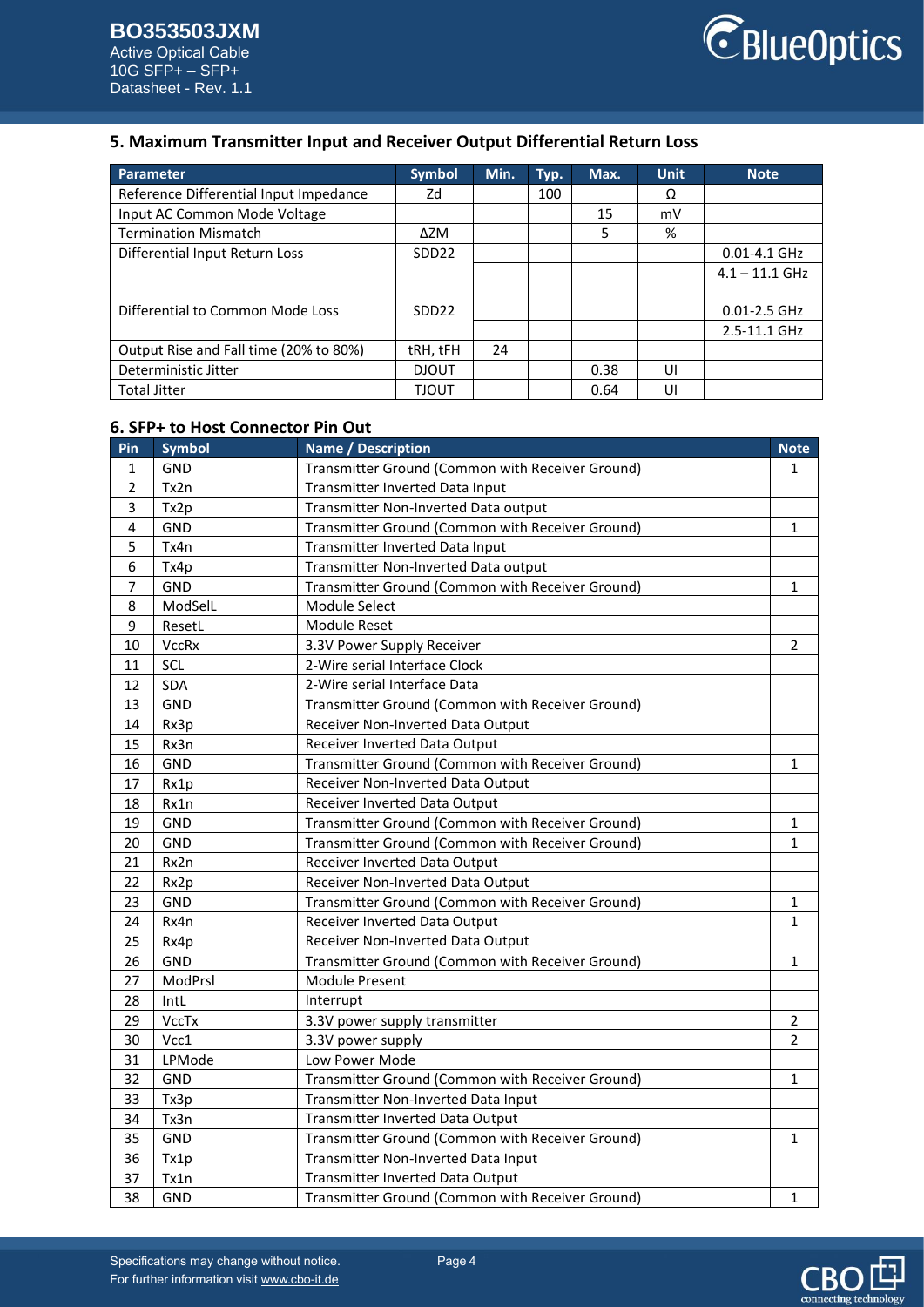Active Optical Cable 10G SFP+ – SFP+ Datasheet - Rev. 1.1



#### **Notes:**

- 1. GND is the symbol for signal and supply (power) common for SFP+ modules. All are common within the SFP+ module and all module voltages are referenced to this potential unless otherwise noted. Connect these directly to the host board signal common ground plane.
- 2. VccRx, Vcc1 and VccTx are the receiving and transmission power suppliers and shall be applied concurrently. Recommended host board power supply filtering is shown below. Vcc Rx, Vcc1 and Vcc Tx may be internally connected within the SFP+ Active Optical Cable module in any combination. The connector pins are each rated for a maximum current of 500mA.



**Pinout of Connector Block on Host Board**

### **7. EEPROM Information**

The SFP MSA defines a 256-byte memory map in EEPROM describing the Active Optical Cables capabilities, standard interfaces, manufacturer, and other information, which–h is accessible over a 2 wire serial interface at the 8-bit address 1010000X (A0h).

| <b>Data</b><br><b>Address</b> | <b>Field</b><br><b>Size</b> | <b>Name of Field</b>        | <b>Description</b>                               |
|-------------------------------|-----------------------------|-----------------------------|--------------------------------------------------|
|                               | (Bytes)                     |                             |                                                  |
| 128                           | 1                           | Identifier                  | Formfactor                                       |
| 129                           | 1                           | Ext. Identifier             |                                                  |
| 130                           | 1                           | Connector                   |                                                  |
| 131-138                       | 8                           | <b>Transceiver</b>          | <b>Transmittter Code</b>                         |
| 139                           | 1                           | Encoding                    |                                                  |
| 140                           | 1                           | BR, Nominal                 | <b>Transceiver Speed</b>                         |
| 141                           | 1                           | <b>Extended RateSelect</b>  | Tags for Extended RateSelect compliance          |
|                               |                             | Compliance                  |                                                  |
| 142                           | $\mathbf{1}$                | Length (9µm) km             | Max. link length in KM                           |
| 143                           | $\mathbf{1}$                | Length (9µm) 100m           | Max. link length in M                            |
| 144                           | 1                           | Length (50µm) 10m           | Max. link length in M                            |
| 145                           | $\mathbf{1}$                | Length(62.5µm)10m           | Max. link length in M                            |
| 146                           | 1                           | Length (Copper)             | Max. link length in M                            |
| 147                           | 1                           | Device Tech                 | Device technology                                |
| 148-163                       | 16                          | Vendor name                 | Vendor name - OEM                                |
| 164                           | 1                           | <b>Extended Transceiver</b> | <b>Extended Transceiver Codes for InfiniBand</b> |

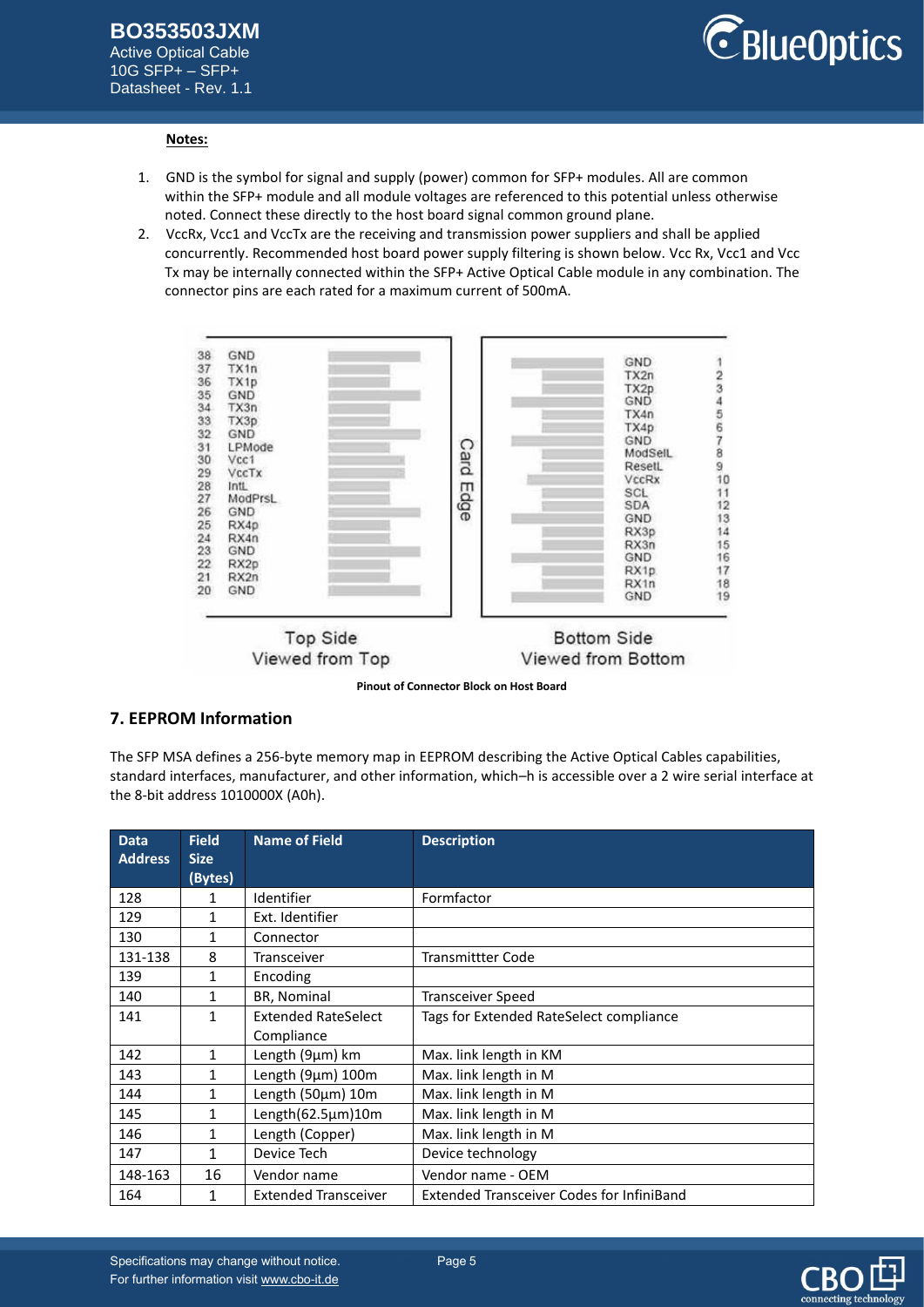10G SFP+ – SFP+ Datasheet - Rev. 1.1



| 165-167 | 3             | Vendor OUI           |                                                                                                                 |
|---------|---------------|----------------------|-----------------------------------------------------------------------------------------------------------------|
| 168-183 | 16            | Vendor PN            | Product Number - depending on Part                                                                              |
| 184-185 | $\mathcal{P}$ | Vendor rev           | Vendor revision                                                                                                 |
| 186-187 | $\mathcal{P}$ | Wavelength           | Transceiver Wavelength                                                                                          |
| 188-189 | $\mathcal{P}$ | Wavelength tolerance | Guaranteed range of laser wavelength (+/- value) from<br>Nominal wavelength (Wavelength Tol. = value/200 in nm) |
| 190     | 1             | Max Case Temp        | Maximum Case Temperature in Degrees C                                                                           |
| 191     | $\mathbf{1}$  | CC BASE              | Check code for Base ID Fields (addresses 128-190)                                                               |
| 192-195 | 4             | Options              | Rate Select, TX Disable, TX Fault, LOS                                                                          |
| 196-211 | 16            | Vendor SN            | Part serial number                                                                                              |
| 212-219 | 8             | Vendor date code     | Year, Month, Day                                                                                                |
| 220     | 1             | Diagnostic type      | <b>Diagnostics</b>                                                                                              |
| 221     | 1             | Enhanced option      | Indicates which optional enhanced features are                                                                  |
|         |               |                      | implemented in the transceiver.                                                                                 |
| 222     | 1             | Reserved             | Reserved                                                                                                        |
| 223     | 1             | CC EXT               | Check code for the Extended ID Fields (addresses 192-222)                                                       |
| 224-255 | 32            | Vendor Specific      | Vendor Specific EEPROM                                                                                          |

# **8. Digital Diagnostics / Digital Optical Monitoring**

The Active Optical Cable provides serial ID memory contents and diagnostic information about the present operating conditions by the 2-wire serial interface (SCL, SDA).

The diagnostic information with internal calibration or external calibration are all implemented, including received power monitoring, transmitted power monitoring, bias current monitoring, supply voltage monitoring and temperature monitoring.

### **9. Recommended Interface Circuit**